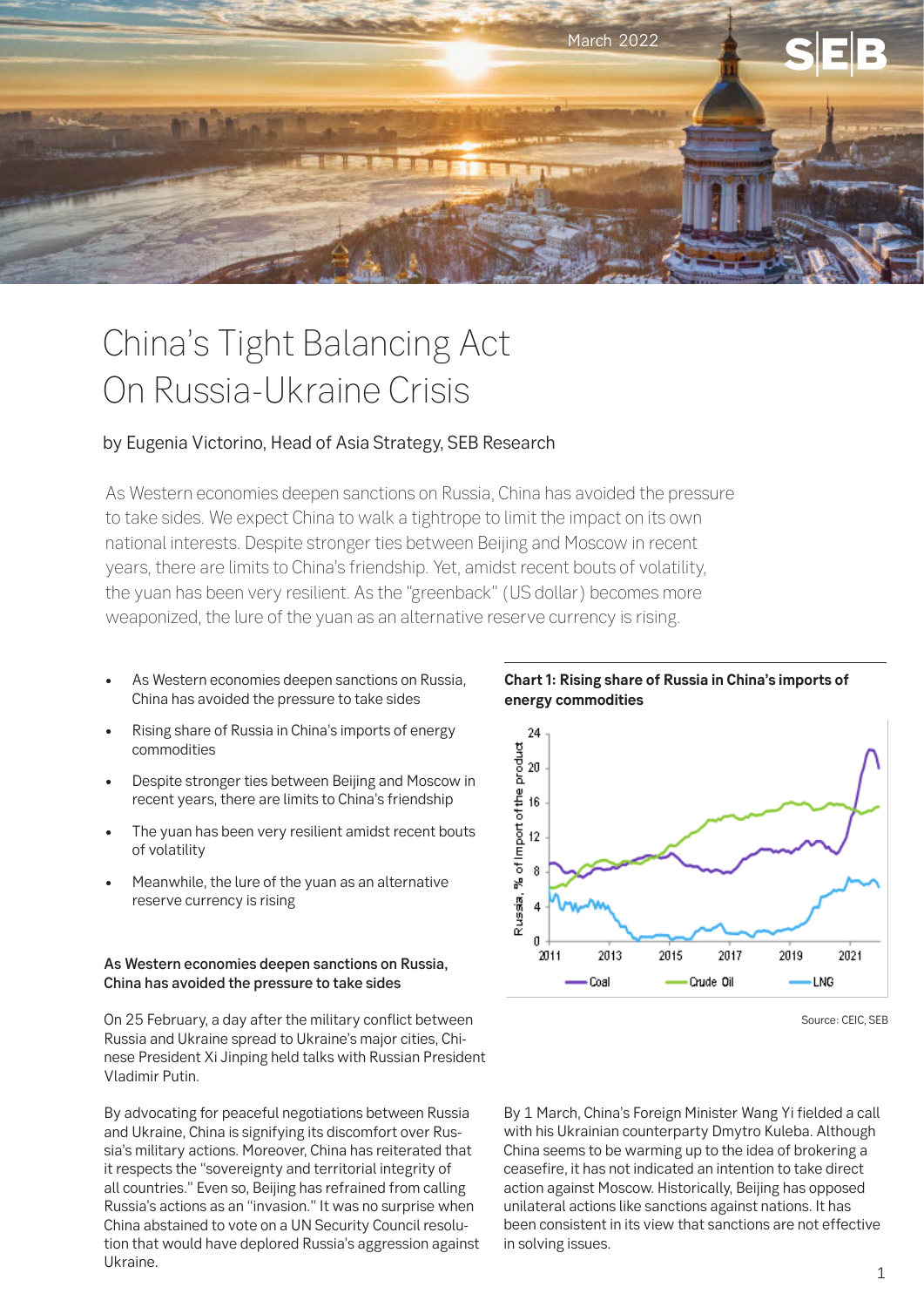China's Tight Balancing Act On Russia-Ukraine Crisis March 2022

China will walk a tightrope to limit the impact on its own national interests. So far, China has maintained its strategy of non-interference and has kept trading links with Russia open.

#### Rising share of Russia in China's imports of energy commodities

Although Russia accounts for only 2.9% of China's total imports, Russia stepped up to the plate in 2021 when China faced an energy crunch.

As a result, Russia now accounts for over 20% of China's total coal imports (see Chart 1 above).

Moreover, Russia's share of China's imported crude oil has steadily risen to 15.6% by end-2021 from 11% in 2014.

While its share of liquid natural gas imports is comparatively modest at 6.3%, the two countries recently inked a 30-year contract for Russia to supply gas to China through its new Far Eastern pipeline.

This is the second long-term pipeline contract between Russia and China following the Power of Siberia-1 pipeline which began pumping supplies in 2019. When Gazprom and China National Petroleum Corporation (CNPC) signed the deal in early February, it was reported that the contract would be settled in euros to diversify the payment from the greenback.

#### Despite stronger ties between Beijing and Moscow in recent years, there are limits to China's friendship

While Russia is an increasingly important source of energy, its total trade with China pales in comparison with China's trade links with the European Union and the United States. Among China's top trading partners, the EU accounts for 15.3% of China's total trade, followed by the US with 12.5% (see Chart 2 on the top right).

As sanctions against Russia mount, there are reports that some of China's largest state-owned banks are already limiting financing for transactions of Russian commodities.

Although sanctions have so far stopped short of Russia's energy trading, Chinese banks may have already stopped issuing USD-denominated letters of credit related to Russian commodities. Even so, CNY-denominated financing for Russian commodities may still be available, albeit with a higher level of scrutiny. Large Chinese banks would be reluctant to lose access to dollar transactions, in our view.

In the past, China's big 4 banks have complied with US sanctions against Iran and North Korea in a bid to maintain access to the dollar clearing system.



Source: CEIC, Bloomberg, SEB

**Chart 3: RMB Index continues its uptrend** 



Source: Bloomberg, SEB

### The yuan has been very resilient amidst recent bouts of volatility

The trade-weighted RMB index has tested the air above 105, the highest on record. Although the People's Bank of China (PBoC) is somewhat slowing the rise in the yuan onshore, the central bank is not putting up much resistance against a strong currency. The wider trade surplus since the start of the pandemic is still providing a substantial buffer in the current risk-off environment.

**Chart 2: The EU is China's top trading partner**